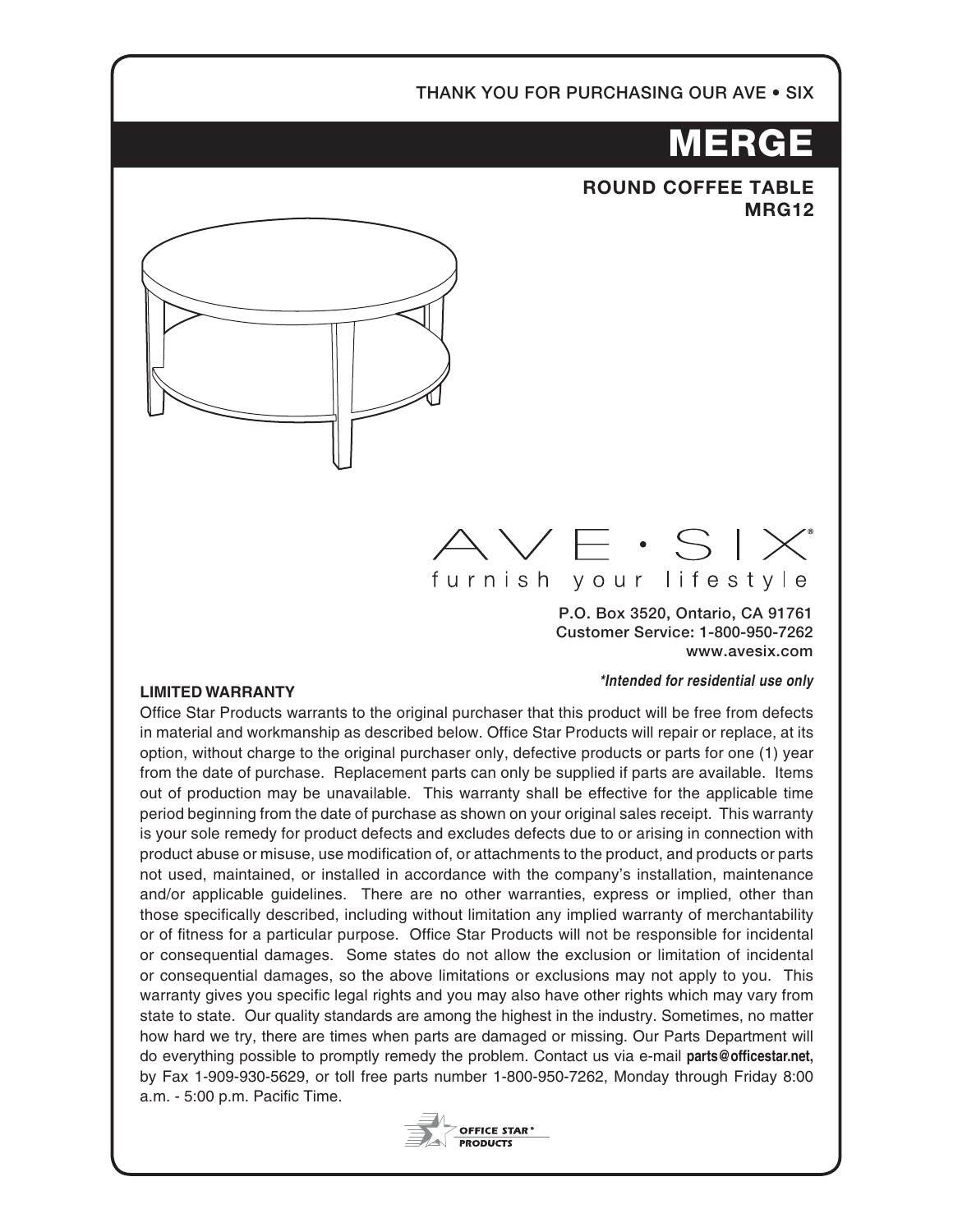

| <b>HARDWARE LIST</b> |                                     |                   |               |
|----------------------|-------------------------------------|-------------------|---------------|
| D                    |                                     | <b>WOOD DOWEL</b> | 4 PCS         |
| Е                    | <b>ACCORD</b>                       | 11/2" WOOD SCREW  | 8 PCS         |
| F                    | <b>THE CONTENT OF STRAIGHTER</b>    | 3/4" WOOD SCREW   | <b>24 PCS</b> |
| G                    | $\bullet$<br>$\bullet$<br>$\bullet$ | "L" ANGLED IRON   | 8 PCS         |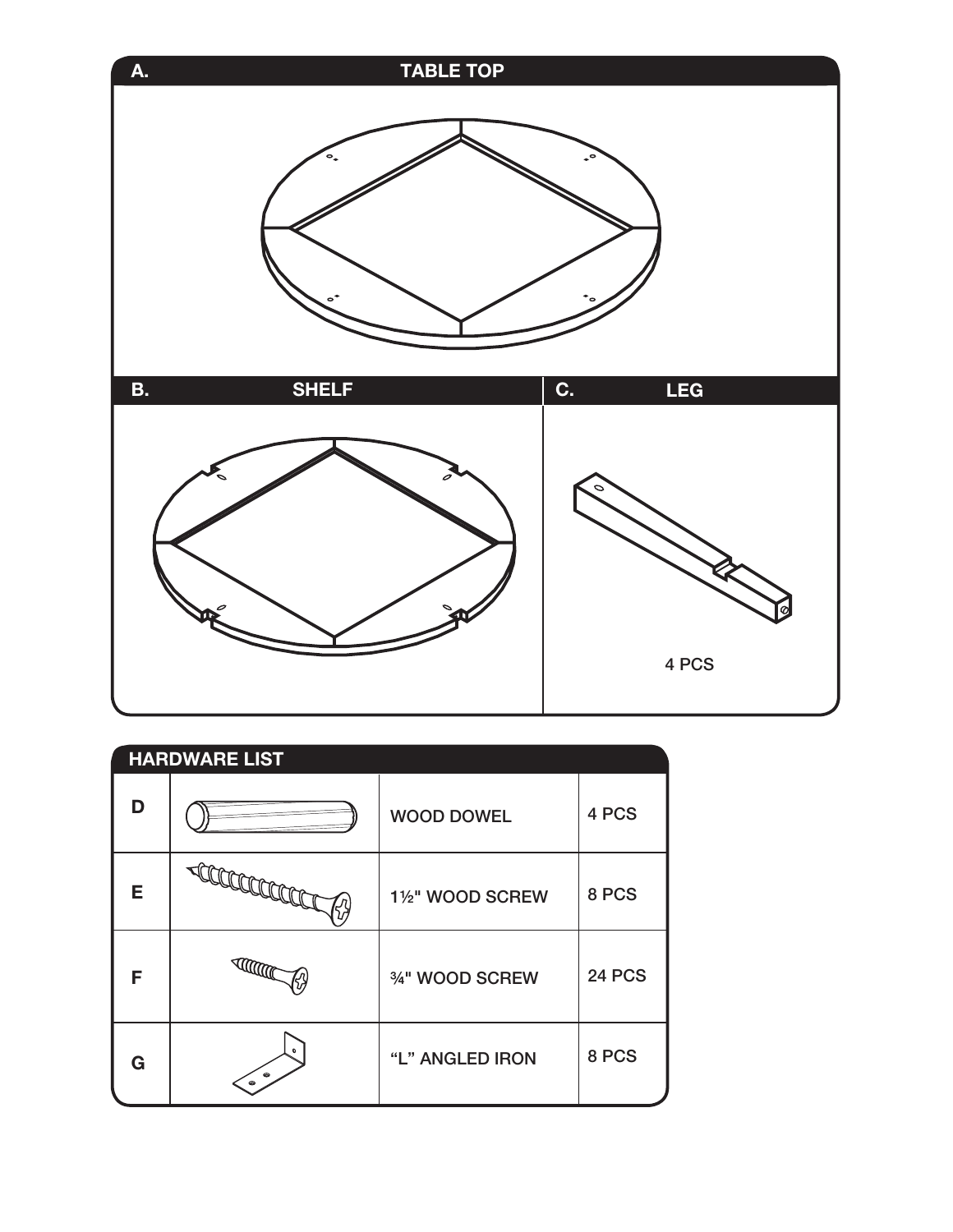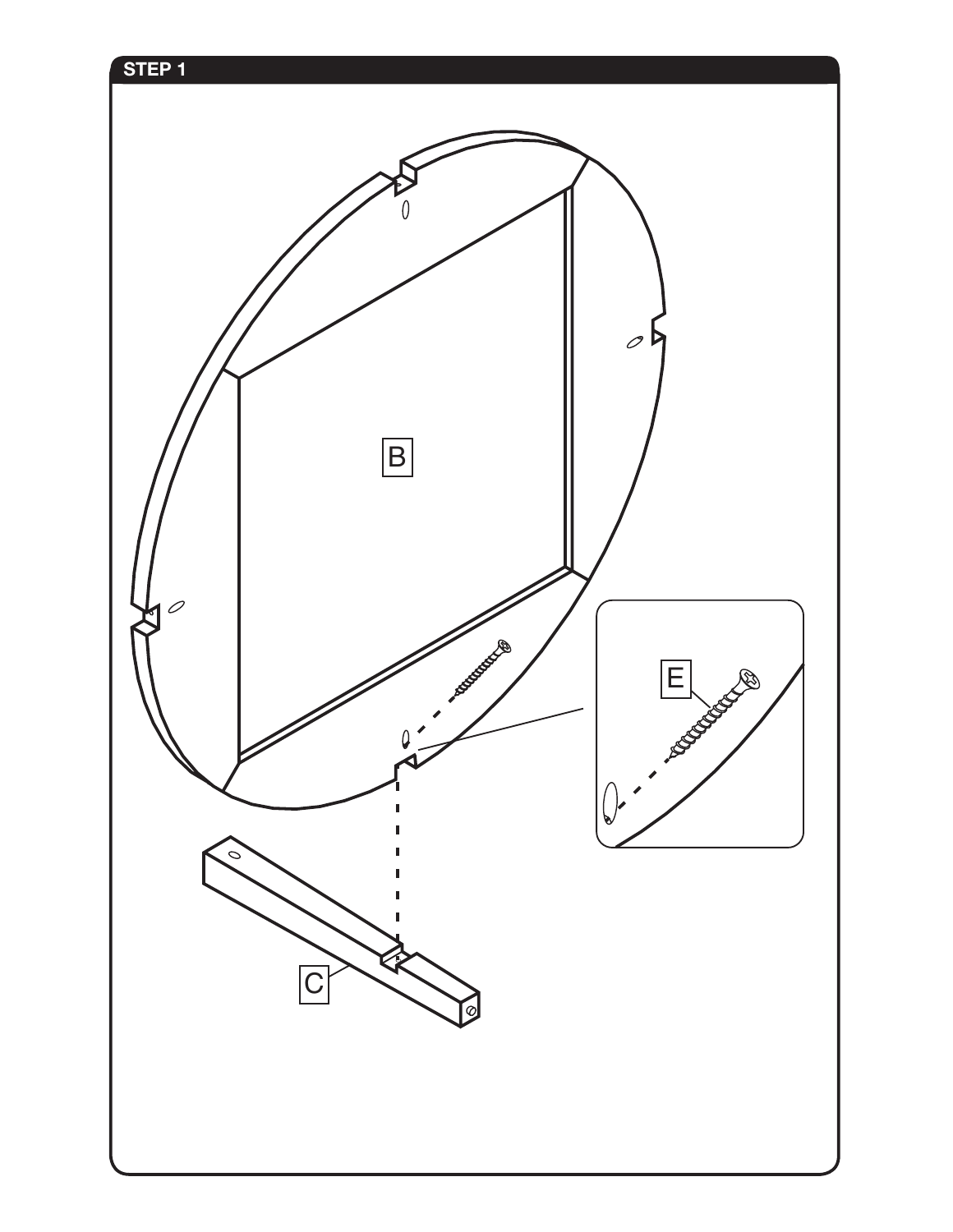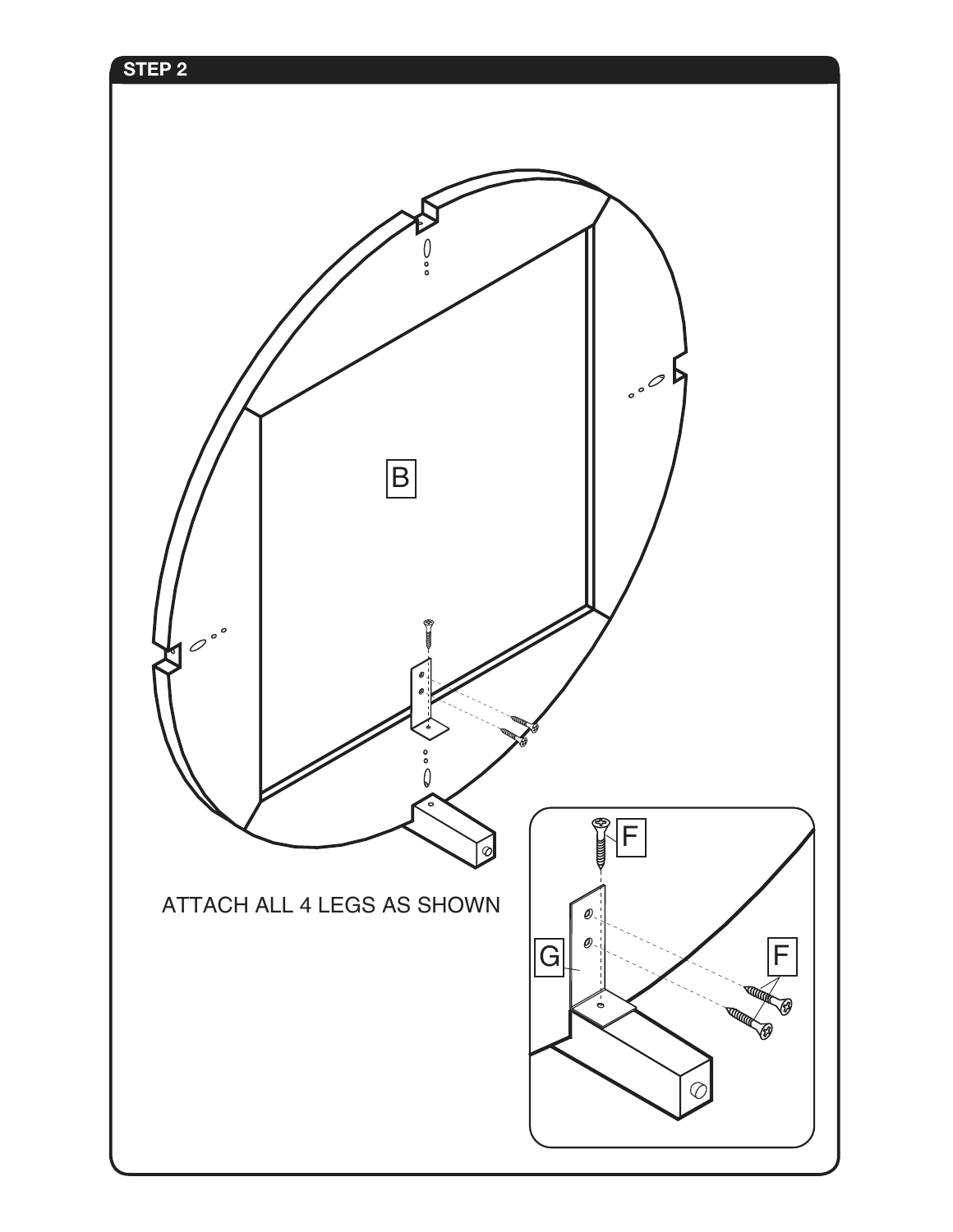